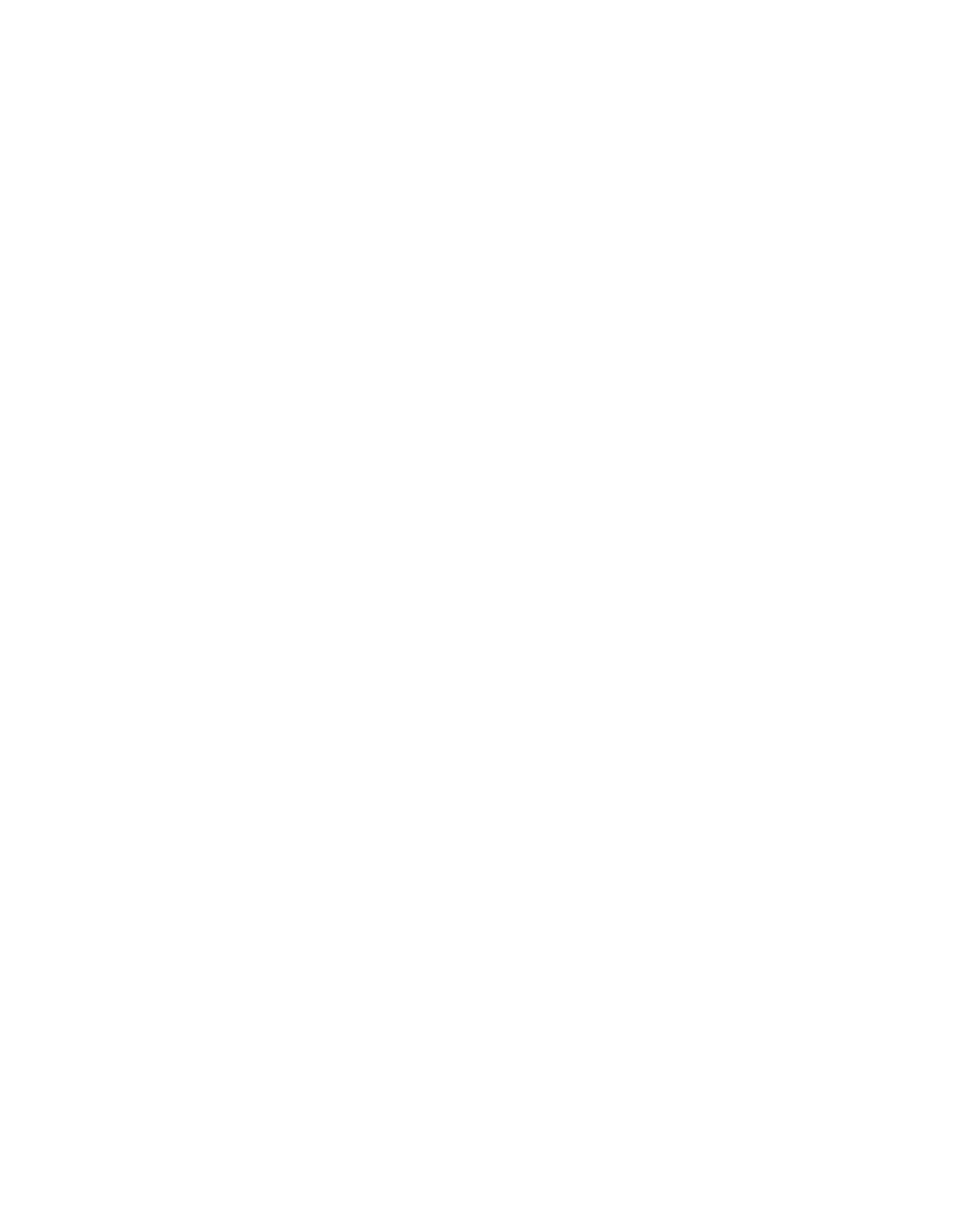# Embright **Provider Manual**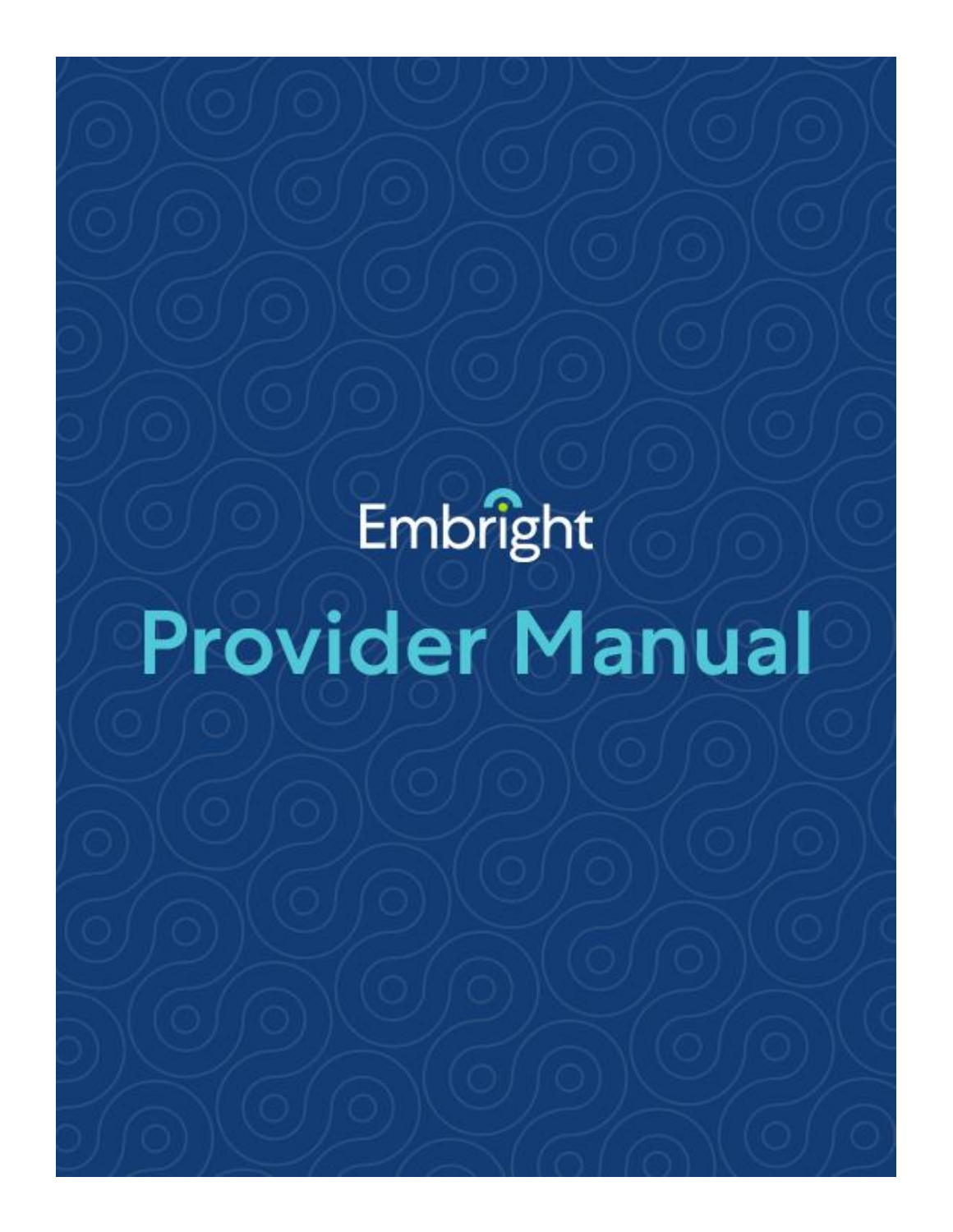# **Table of Contents**

| 2. |  |
|----|--|
|    |  |
|    |  |
|    |  |
|    |  |
|    |  |
|    |  |
|    |  |
|    |  |
|    |  |
|    |  |
|    |  |
|    |  |
|    |  |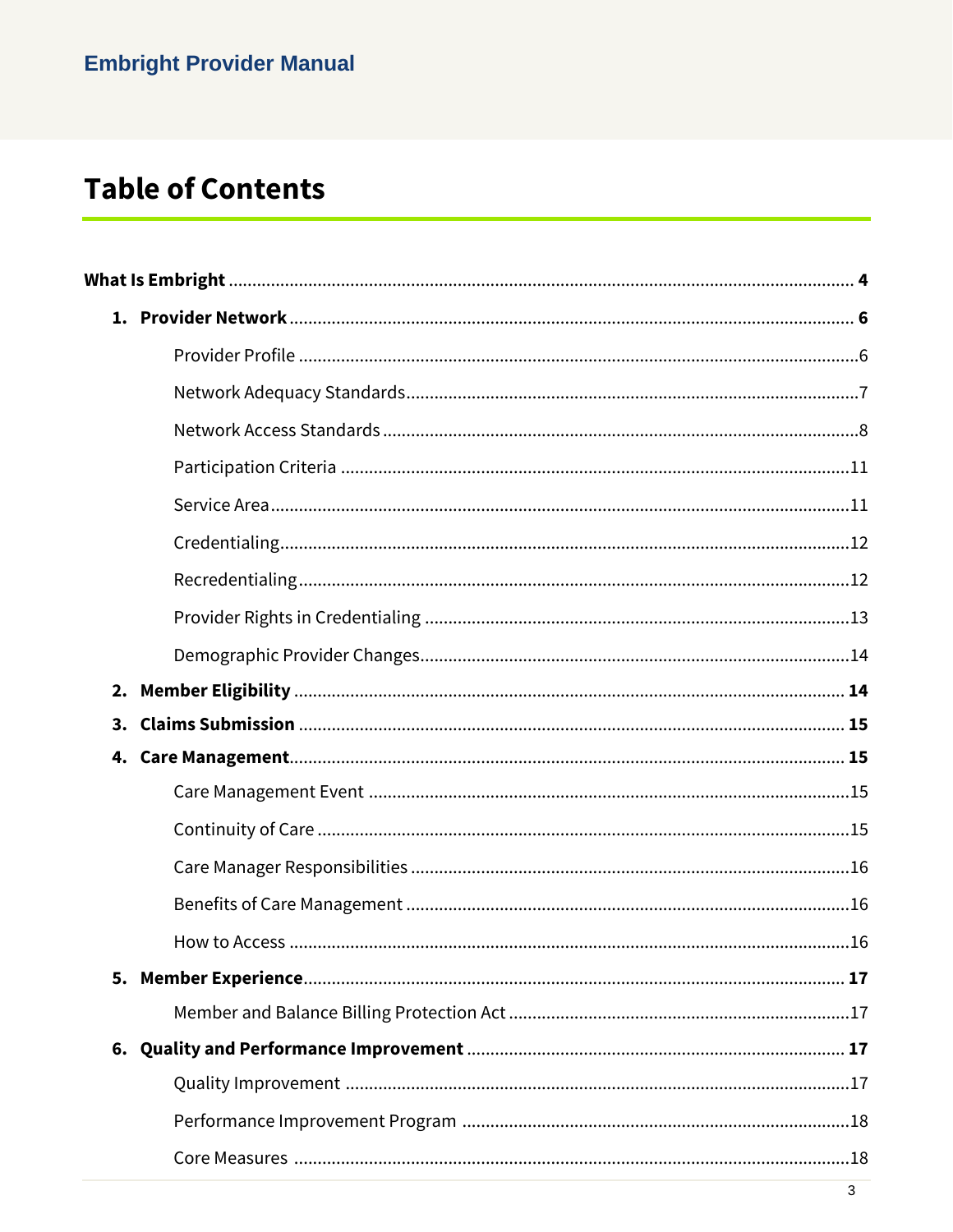# **Embright Provider Manual**

| 8. |  |
|----|--|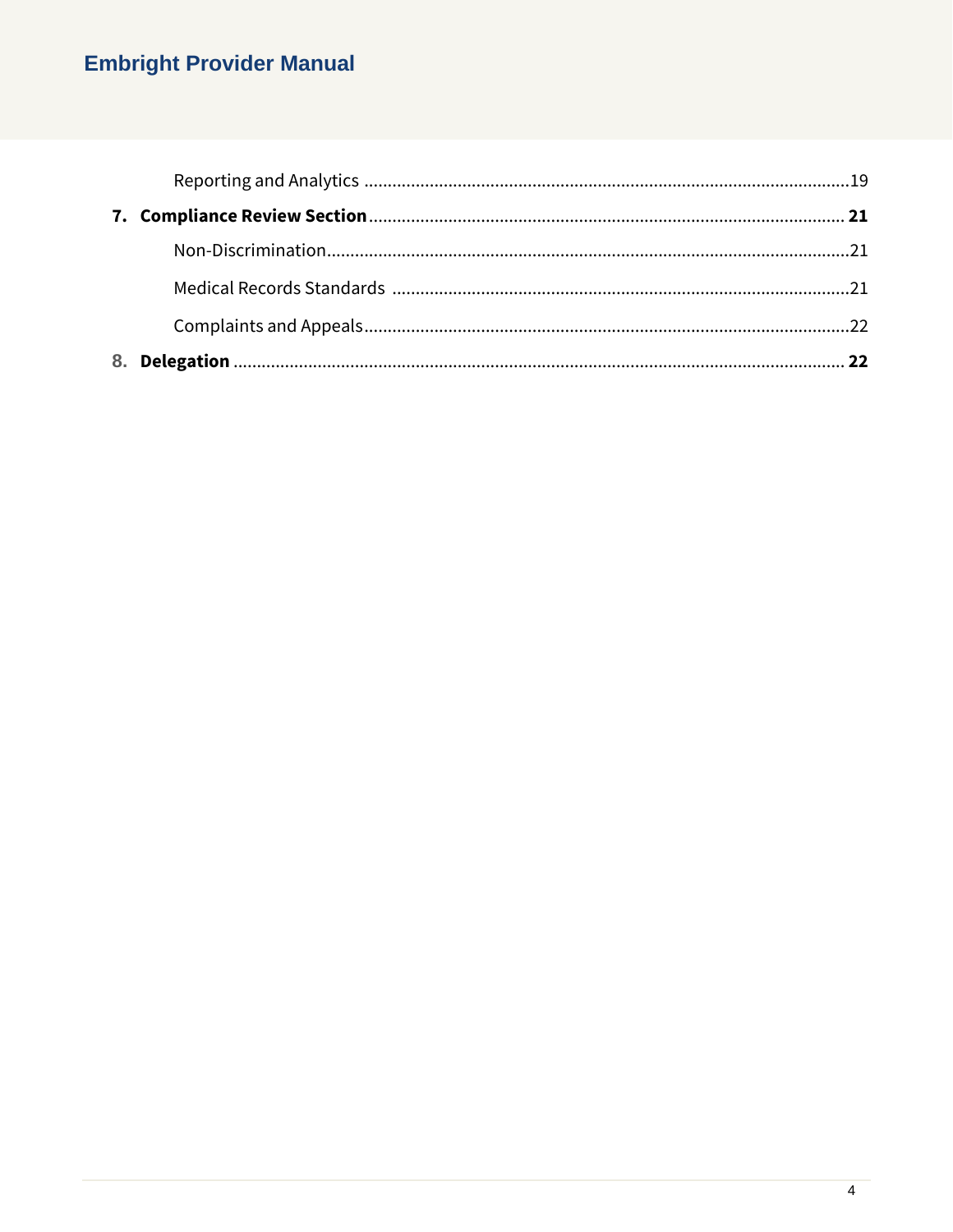# WHAT IS EMBRIGHT?

Embright is a Clinically Integrated Network (CIN) in Washington founded by UW Medicine, MultiCare Health System, and LifePoint Health. Embright's goal is to support our members and providers by grounding ourselves in our Mission, Vision and Values.



#### **MISSION**

Enabling collaboration to improve the health of the members we serve.

#### **VISION**

To be the highest performing provider network and the network of choice for the communities we serve with:

#### **VALUES**

- **Integrity** *do the right thing*
- **Innovation** *think outside of the box & dare to be unconventional*
- **Collaboration** *team up & create mutual understanding & clarity*
- **Agility** *lean into reality & adapt quickly*
- **Respect** *seek first to understand & embrace culturally competent inclusivity*
- **Excellence** *be your best & inspire the best in others*

#### **OVERVIEW**

This manual provides information and guidance to Embright's contracted professional and facility healthcare providers and their staff. It is intended to serve as a resource to our participating groups and staff on administrative, network, measurement and clinical information. Embright works with payors and TPA's in our region who have their own similar reference resources. Please continue to consult these external resources for additional relevant information.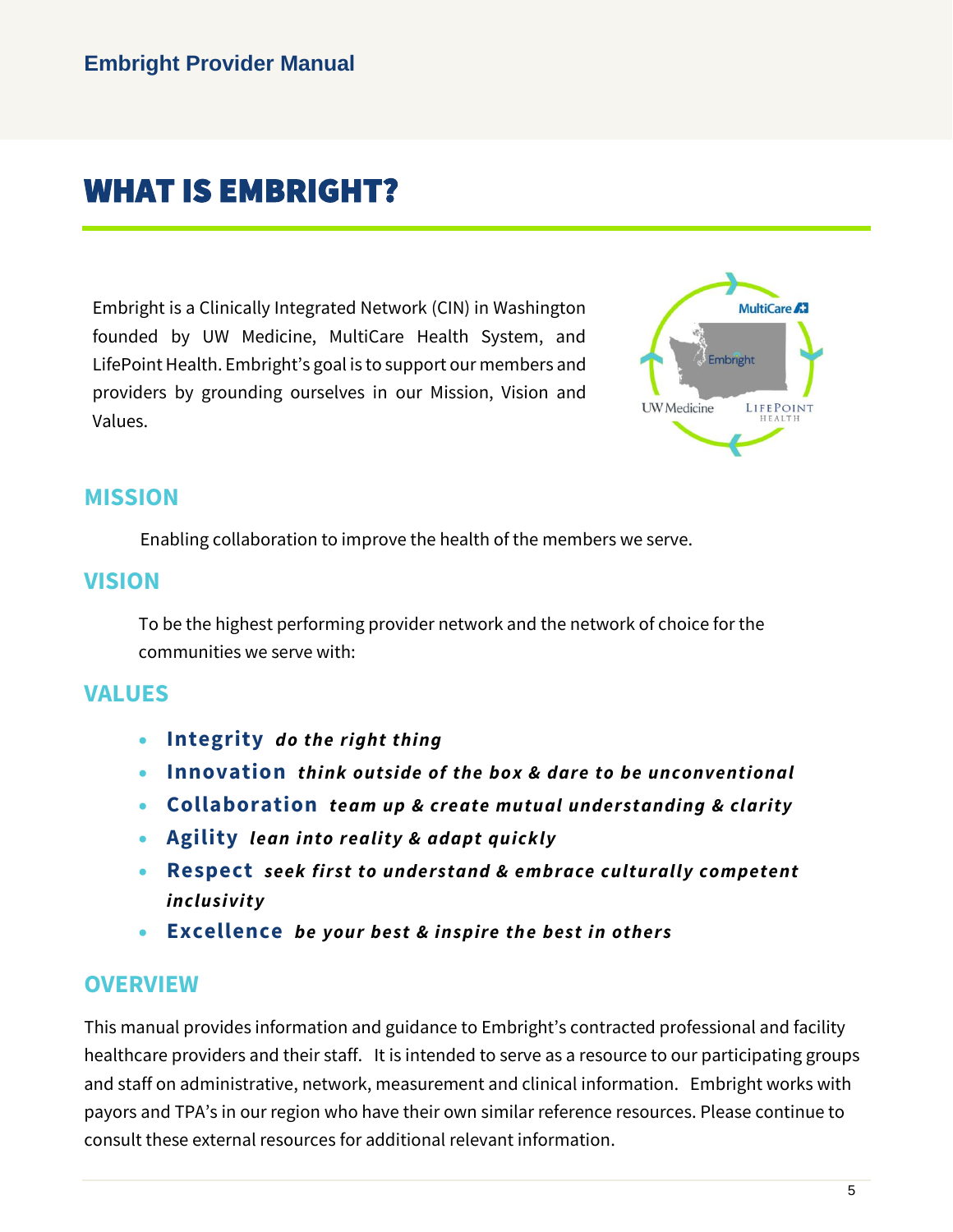Embright communicates with providers and provides support and information using a variety of approaches including, but not limited to:

- Provider newsletter You may contact [providersupport@embright.com](mailto:providersupport@embright.com) for any questions about the newsletter or to be included in the email distribution.
- Provider orientations Embright provides orientation sessions for new providers or office staff that include an overview of Embright's role and a review of key processes and requirements involved in working with Embright and its clients.
- Provider portal Embright's provider portal is designed to provide real-time access to relevant documents such as network policies for provider's participation in Embright's network.

This provider manual is reviewed and updated routinely, and the current version can be found on Embright's provider portal page, [www.provider.Embright.com.](http://www.provider.embright.com/) Providers and their office staff can access the portal by registering at the portal landing page.

Thank you for being a member of Embright's organization of providers and we look forward to supporting your needs in delivering high quality healthcare and services to our members.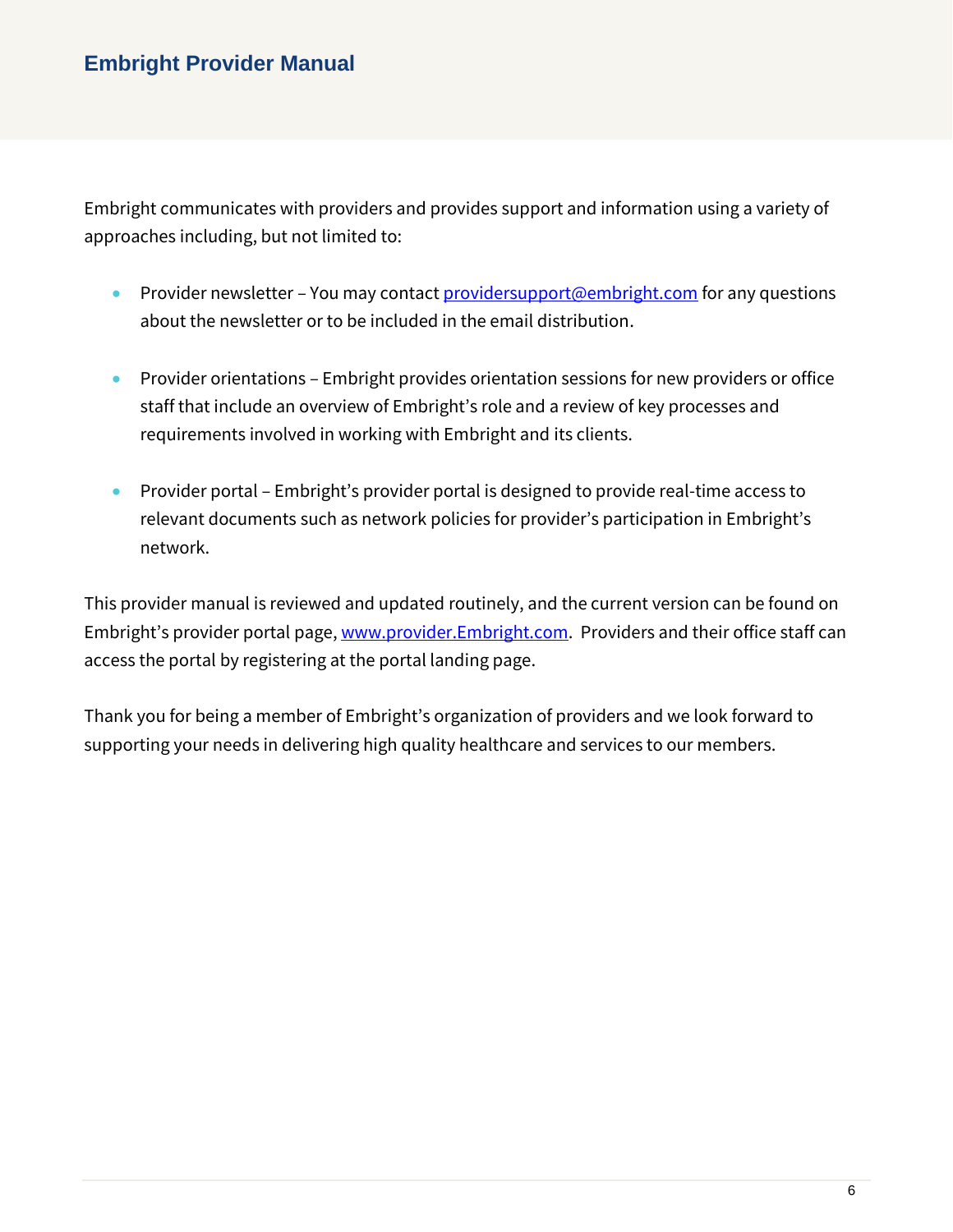# **1. PROVIDER NETWORK**

## **PROVIDER PROFILE**

Embright is a community-based Clinically Integrated Network (CIN) designed to deliver healthcare as it should be:

- High-quality care delivered in a way that meets members where they are
- Improved partnership and communication between doctors across different healthcare systems
- Unconventional ideas that create not only a better experience for members, but lower costs all around

The organization was founded by Pacific Northwest clinical leaders with a focus on bringing together the region's top providers for better collaboration, better member experiences and better outcomes.

Embright is composed of like-minded providers who support value-based payment approaches, share a common information platform, actively participate in quality improvement processes and are supported by care coordination services.

Embright looks to contract with providers who share this philosophy and exhibit the following characteristics:

- Meet credentialing and quality standards
- Are committed to serving the entire community
- Have local experience and the infrastructure to execute on clinically integrated population health activities
- Approach healthcare solutions and services in an open and flexible manner
- Exhibit a strong track record of collaboration
- Reside in the Pacific Northwest
- Share a commitment to sharing data and knowledge to improve health outcomes

Embright reserves the right to exercise discretion in applying any criteria and to exclude providers who do not meet the criteria. Embright may waive any of the requirements for network participation for good cause if it is determined that such waiver is necessary to meet the needs of Embright and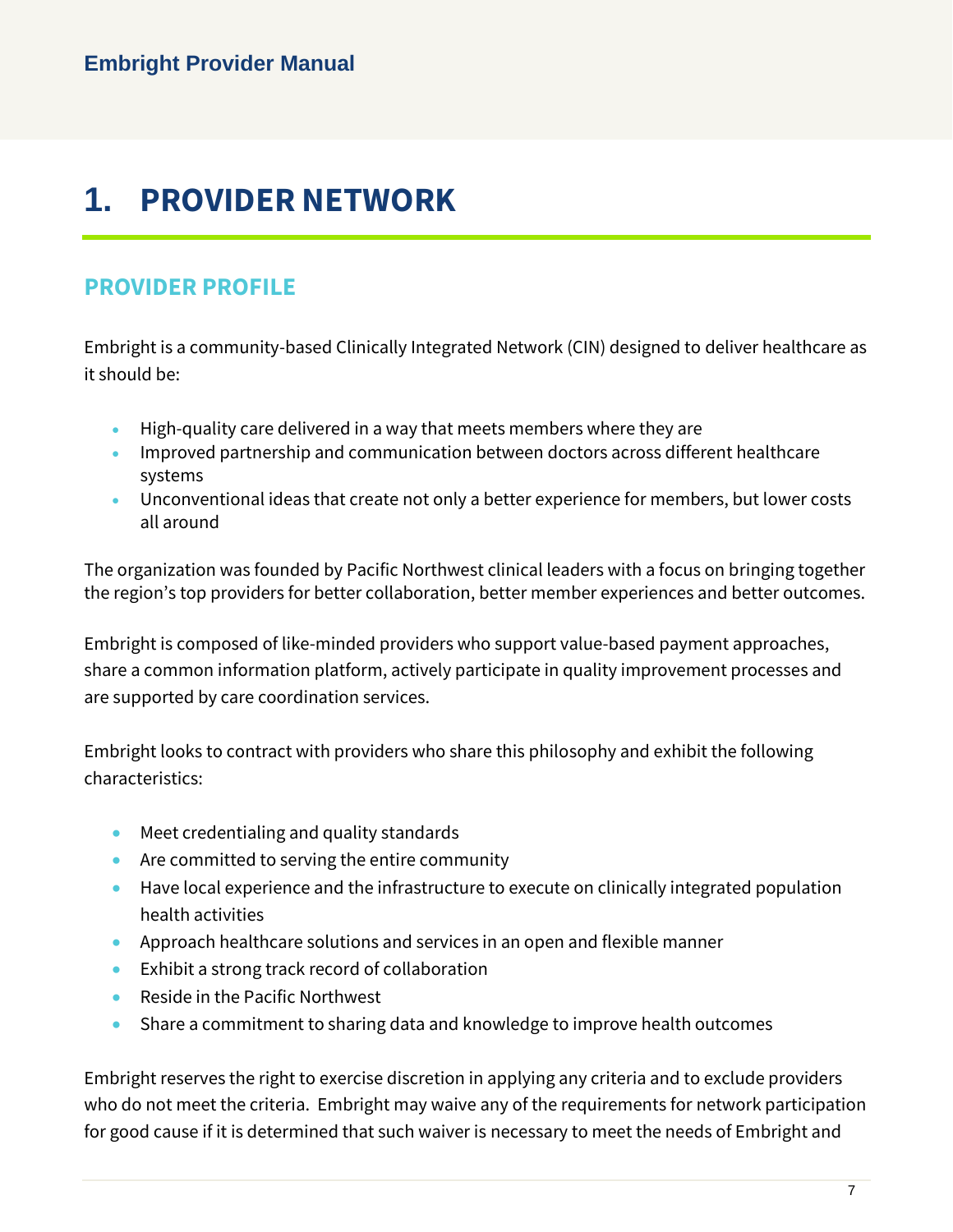the community it serves. The refusal of Embright to waive any requirement shall not entitle any provider to a hearing or any other rights to review.

## **NETWORK ADEQUACY STANDARDS**

Embright evaluates, and improves on, the adequacy of the network and availability for members by routinely measuring network adequacy against both as ratios of providers to members and driving distances for member. These ratios and measures may be revised by Embright as needed.

#### **A. Primary Care Availability Standards**

#### **1. Primary Care Ratios**

a. The ratios below are expressed in a provider to health plan members rate in a geographic area.

| <b>Provider Type</b>           | Urban/Suburban Goal | <b>Rural Goal</b> |
|--------------------------------|---------------------|-------------------|
| <b>Family/General Medicine</b> | 1:1000              | 1:1500            |
| Internal Medicine              | 1:1000              | 1:1500            |
| <b>Pediatrics</b>              | 1:1000              | 1:1500            |

#### **2. Primary Care Distance**

a. The goals below are expressed in a health plan member driving distance to provider offices measure

| <b>Provider Type</b>           | Urban/Suburban Goal | <b>Rural Goal</b> | <b>Performance Goal</b> |
|--------------------------------|---------------------|-------------------|-------------------------|
| <b>Family/General Medicine</b> | 2:8 miles           | 2:60 miles        | 95%                     |
| Internal Medicine              | 2:8 miles           | 2:60 miles        | 95%                     |
| <b>Pediatrics</b>              | 2:8 miles           | 2:60 miles        | 95%                     |

#### **3. Specialty Care Ratios**

a. The ratios below are expressed in a provider to health plan members rate in a geographic area.

| <b>High-Volume Specialty</b> | <b>Urban/Suburban Goal</b> | <b>Rural Goal</b> |
|------------------------------|----------------------------|-------------------|
| Dermatology                  | 1:2500                     | 1:3000            |
| Gastroenterology             | 1:2500                     | 1:3000            |
| Obstetrics/Gynecology        | 1:1000                     | 1:1500            |
| Ophthalmology                | 1:2500                     | 1:3000            |
| <b>Orthopedic Surgery</b>    | 1:2500                     | 1:3000            |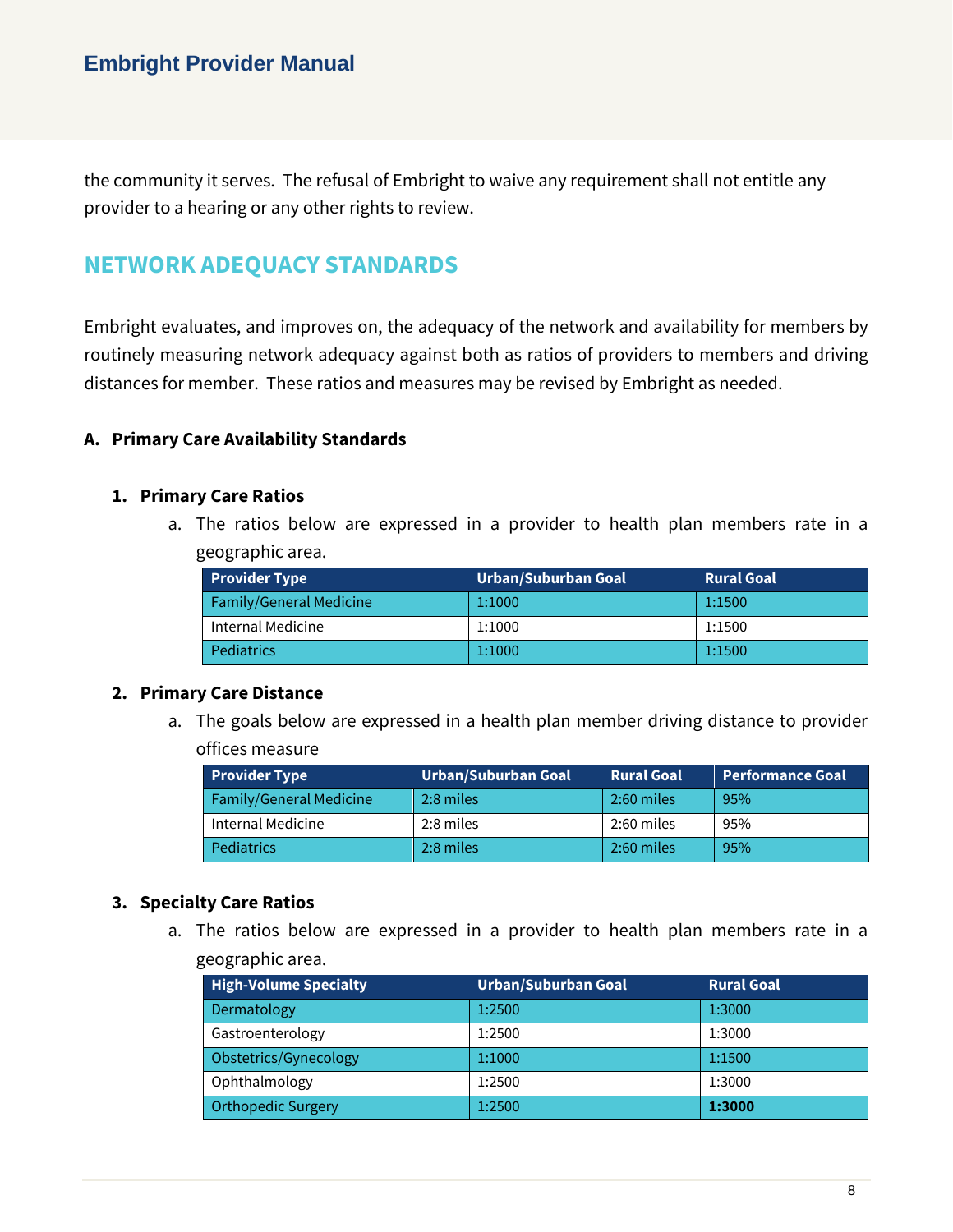#### **Embright Provider Manual**

| <b>High-Impact Specialty</b> | Urban/Suburban Goal | <b>Rural Goal</b> |
|------------------------------|---------------------|-------------------|
| Cardiology                   | 1:2500              | 1:3000            |
| Oncology                     | 1:2500              | 1:3000            |

#### **4. Specialty Care Distance**

a. The goals below are expressed in a health plan member driving distance to provider offices measure.

| <b>High-Volume Specialty</b> | <b>Urban/Suburban Goal</b> | <b>Rural Goal</b> | <b>Performance Goal</b> |
|------------------------------|----------------------------|-------------------|-------------------------|
| Dermatology                  | $1:10$ miles               | 1:60 miles        | 95%                     |
| Gastroenterology             | $1:10$ miles               | $1:60$ miles      | 95%                     |
| Obstetrics/Gynecology        | $1:10$ miles               | $1:60$ miles      | 95%                     |
| Ophthalmology                | $1:10$ miles               | $1:60$ miles      | 95%                     |
| <b>Orthopedic Surgery</b>    | $1:10$ miles               | $1:60$ miles      | 95%                     |
| <b>High-Impact Specialty</b> | Urban/Suburban Goal        | <b>Rural Goal</b> | Performance Goal        |
| Cardiology                   | $1:10$ miles               | $1:60$ miles      | 95%                     |
| Oncology                     | $1:10$ miles               | 1:60 miles        | 95                      |

#### **5. Behavioral Health Ratios**

a. The ratios below are expressed in a provider to health plan members rate in a geographic area.

| <b>Provider Type</b>         | Urban/Suburban Goal | <b>Rural Goal</b> |
|------------------------------|---------------------|-------------------|
| Outpatient Behavioral Health | 1:1000              | 1:3000            |
| Psychiatry                   | 1:2500              | 1:3000            |
| Psychology                   | 1:1000              | 1:1500            |

#### **6. Behavioral Health Distance**

a. The goals below are expressed in a health plan member driving distance to provider offices measure.

| <b>Provider Type</b>         | Urban/Suburban Goal | <b>Rural Goal</b> | <b>Performance Goal</b> |
|------------------------------|---------------------|-------------------|-------------------------|
| Outpatient Behavioral Health | $2:15$ miles        | 2:60 miles        | 95%                     |
| Psychiatry                   | $2:15$ miles        | 2:60 miles        | 95%                     |
| Psychology                   | $2:15$ miles        | 2:60 miles        | 95%                     |

#### **NETWORK ACCESS STANDARDS**

Embright recognizes the importance of providing timely access to appointments and care as a key aspect of delivering high quality member services and ensure access to needed care. Providers and their office teams are key partners in ensuring that members have access to appointments and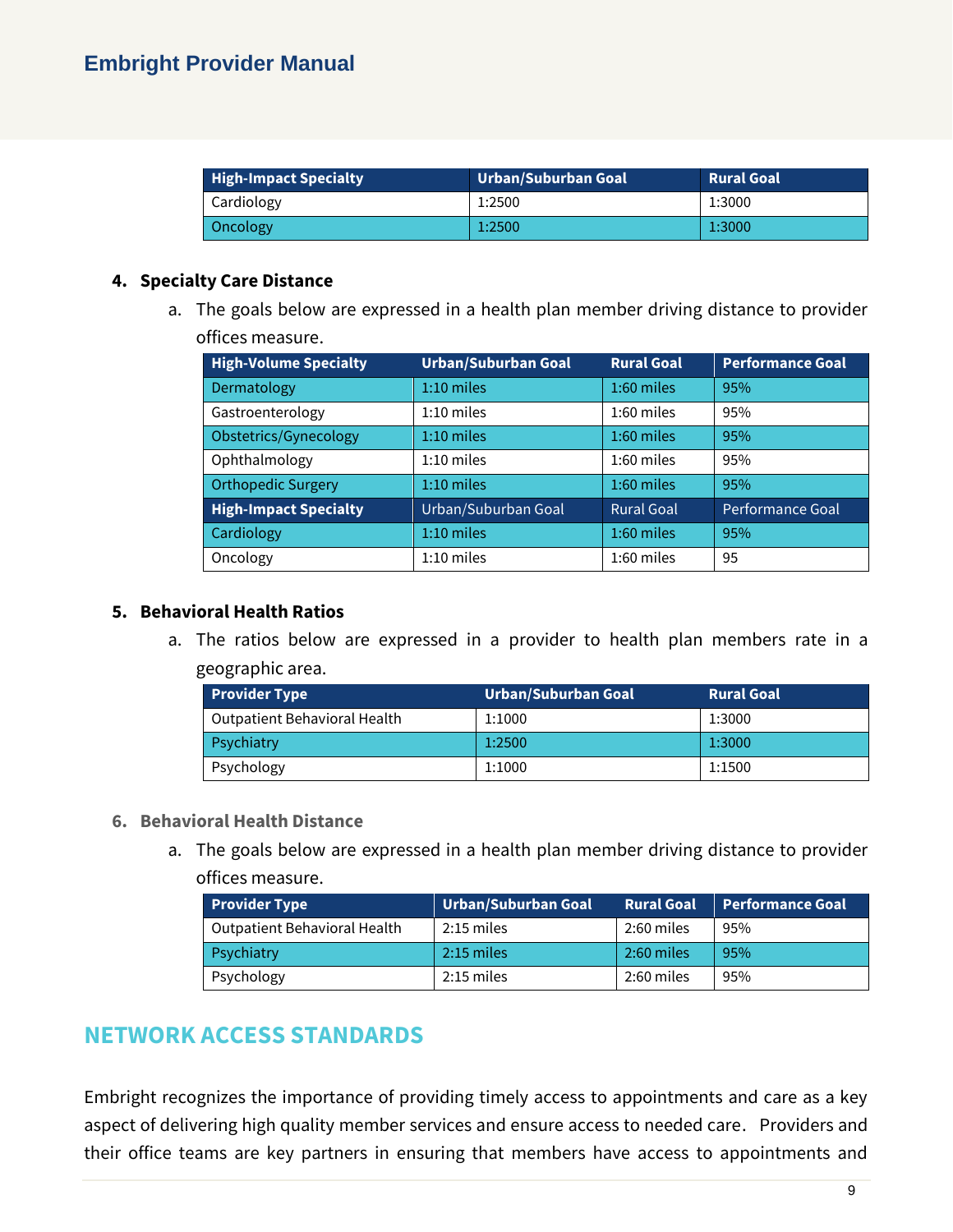services in a timely manner. The following are the Embright access standards for the listed types of providers – primary care, specialty care and behavioral health. Embright analyzes and evaluates compliance with these standards on an annual basis and provides feedback to providers when opportunities for improvement are identified.

#### **A. Primary Care Appointment Access Standards**

The following are the Embright access to appointment standards for primary care providers.

| <b>Type of Care</b>                               | <b>Appointment Wait Time</b> |
|---------------------------------------------------|------------------------------|
| <b>Emergency care</b>                             | Immediately                  |
| Urgent care appointments                          | Within 24 hours              |
| Preventative care appointments                    | Within 42 calendar days      |
| Non-urgent, routine appointments for symptomatic  | Within 7 calendar days       |
| conditions                                        |                              |
| Non-urgent, routine appointments for asymptomatic | Within 30 calendar days      |
| conditions                                        |                              |
| Office wait time                                  | 1-30 minutes                 |

#### **B. After Hours Care and Support**

All providers must have back-up (on call) coverage after hours or during the provider's absence or unavailability.

Providers are required to maintain a 24-hour phone service, 7 days a week. This access may be through an answering service or a recorded message after office hours. The service or recorded message should instruct members with a life-threatening emergency to hang up and call 911 or go to the nearest emergency room.

#### **C. Specialty Care**

The following access to appointment standards are for specialists in the Embright network.

| Type of Care <b>1</b>                       | <b>Appointment Wait Time</b> |
|---------------------------------------------|------------------------------|
| Urgent, symptomatic appointments            | Within 24 hours              |
| Non-urgent, specialty referral appointments | Within 30 calendar days      |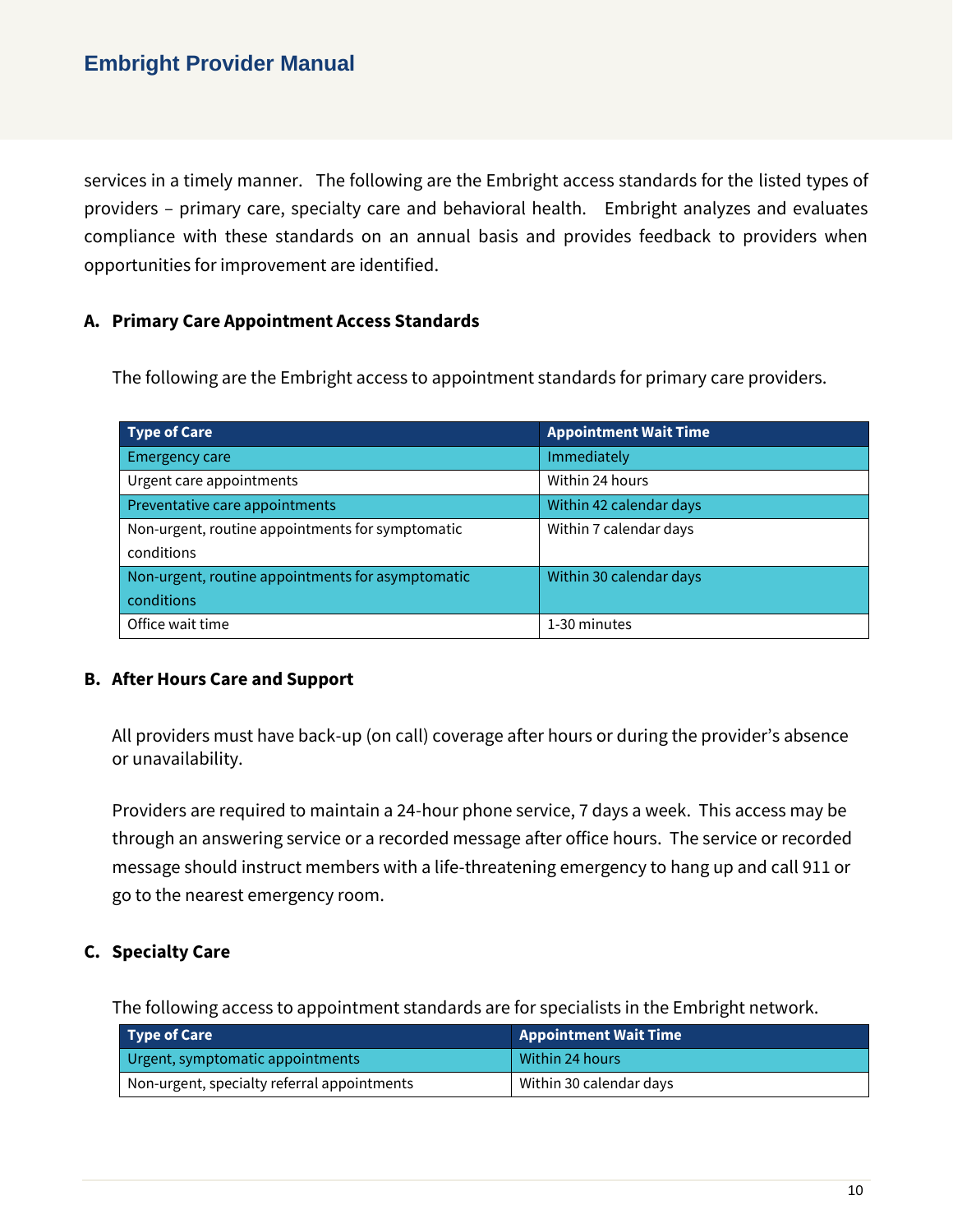#### **Embright Provider Manual**

#### **D. Behavioral Healthcare Access Standards**

The following access to appointment standards apply to behavioral health providers in the Embright network. Behavioral health providers include:

- Psychiatry (MD/DO)
	- o Psychiatry
	- o Pediatric psychiatry
- Psychology (non-MD/DO)
	- o Psychology
	- o Pediatric behavioral medicine
- Other mental health (non-MD/DO)
	- o Counseling
	- o Social work services
	- o Mental health services

| <b>Type of Care</b>                         | <b>Appointment Wait Time</b>                         |
|---------------------------------------------|------------------------------------------------------|
| Non-Life threatening emergency care         | Within 6 hours of request or directed to the nearest |
|                                             | emergency room                                       |
| Urgent care appointments                    | Within 48 hours of request                           |
| Routine initial and follow-up office visits | Within 10 business days of request                   |

Routine follow-up visits are a type of routine office visit. Our appointment access standards for behavioral health providers specify that routine office visits will be scheduled within 10 business days. Therefore, members should be able to schedule an appointment for a BH routine follow-up visit within 10 business days.

While a follow-up appointment should be available to a member within 10 business days, it is important to note that follow-up visits are for established patients currently receiving care or treatment from a provider. It is expected that BH providers recommend a therapeutic cadence of follow-up visits based on the patient's condition and response to treatment. Flexibility in the frequency of visits for routine follow-up care is expected. Visits may be scheduled at greater than 10 business day intervals or less than 10 business day intervals as appropriate for individual patients, based on the providers' assessment.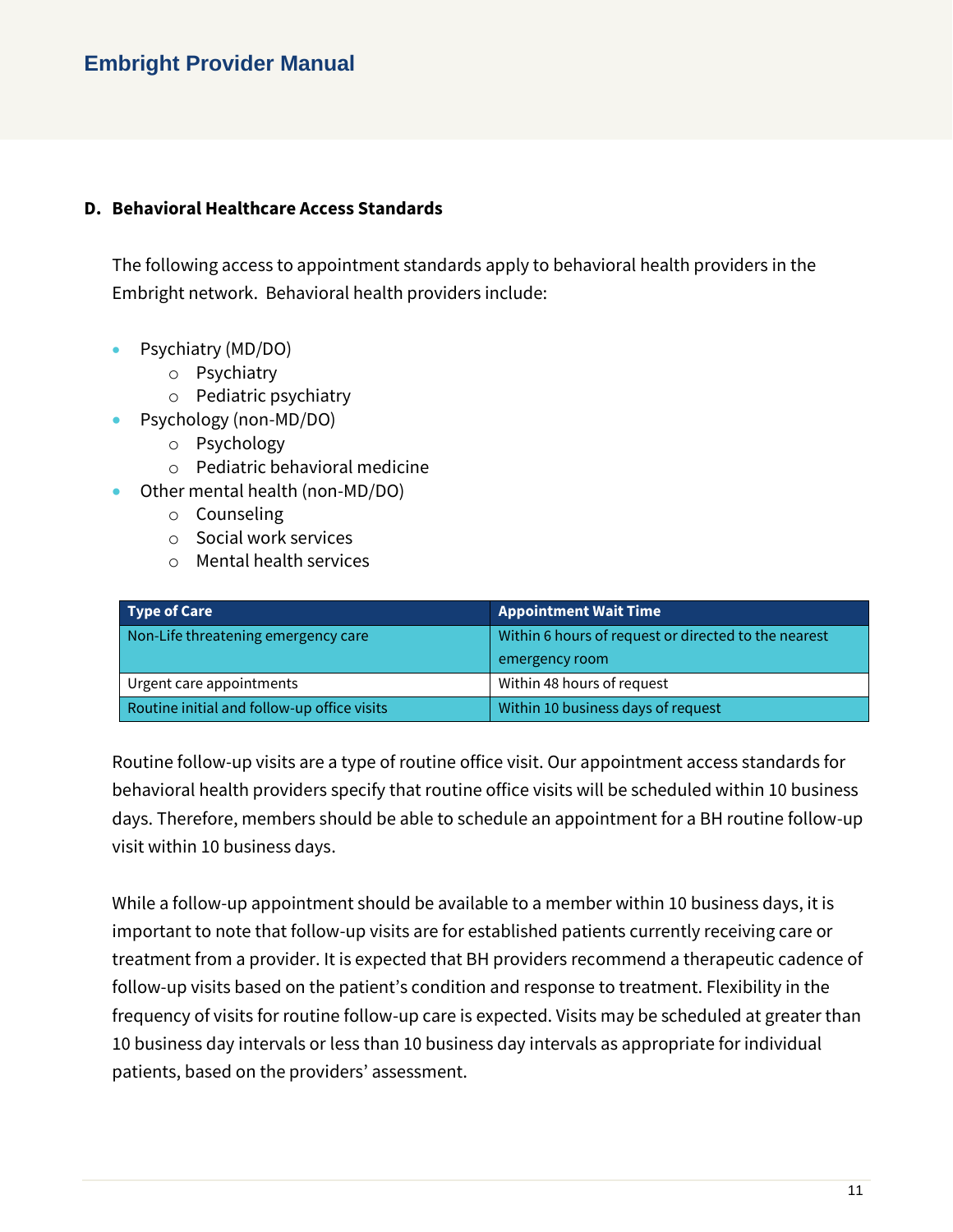## **PARTICIPATION CRITERIA**

Embright has a number of requirements for network participation that support quality of care and service as well as a supportive working relationship with our network partners. These requirements include the following:

- Meet all credentialing and recredentialing requirements.
- Maintain capacity and an open panel to accept new Embright patients.
- Demonstrate the ability and willingness to deliver quality and efficient medical care.
- Participate in all Embright contracts, except as agreed to and approved by Embright.
- Agree to participate in quality assurance activities and the exchange of data related to quality and service measurement.
- Notify Embright of demographic changes, as needed.
- Maintain the ability to report performance on applicable quality metrics in an agreed-upon format.
- Have prior participation in risk agreements.
- Establish a strong track record of collaboration.
- Show experience in developing and complying with condition-specific care paths, and demonstrated experience in participating in the analysis and use of data in addressing utilization and cost of care (e.g.. utilization per 1000, cost per unit and cost per episode analysis).
- Possess the ability to exchange clinical information electronically.

#### **SERVICE AREA**

Embright has an expansive provider network coverage in the Pacific Northwest that currently includes the following geographic areas.

- King county
- Pierce county
- Spokane county
- Thurston county
- Tri-Cities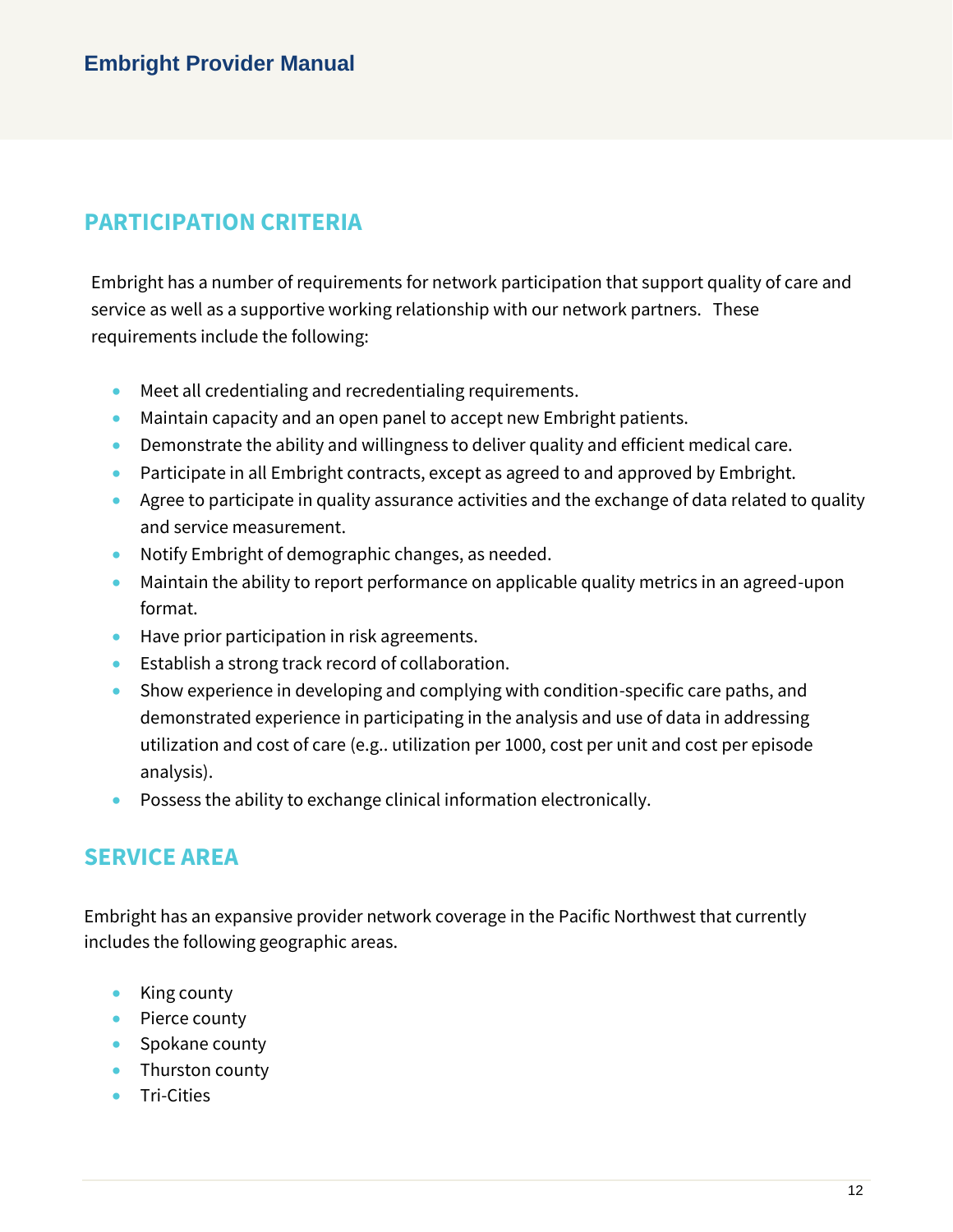**Embright Provider Manual**

# **CREDENTIALING**

Credentialing is the process of collection and verification of information by which Embright decides whether an applicant is qualified to render acceptable quality of care to Embright members. You must be credentialed in order to join the Embright network and be recredentialed every three years.

Embright credentials the following provider types:

- 
- 
- 
- Oral Surgeons Pharmacists
- Clinical Social Workers Acupuncturists
- 
- **Physicians Construction Processition Nurse Practitioners**
- Optometrists Physician Assistants
- Podiatrists Chiropractors
	-
	-
- Physical Therapists Other independent licensed provider authorized and approved to provide medical care to Embright members

Providers who are interested in joining the Embright network can get information on the application and credentialing process by contactin[g providersupport@embright.com.](mailto:providersupport@embright.com)

Embright also assesses facility and organizational providers through processes that verify relevant licensing and accreditation of those providers.

# **RECREDENTIALING**

Recredentialing is the process of reviewing and verifying a provider's credentials every three (3) years in conjunction with Embright's credentialing criteria.

Embright will send the recredentialing application, including the Attestation and Release, thirty-two (32) months after the provider's last credentialing approval or request the application be provided through One Health Port/Provider Source or CAQH.

As part of the recredentialing process, Providers must complete, sign and return the recredentialing application, including copies of license, DEA, and malpractice insurance certificate, to Embright within thirty (30) days of receipt.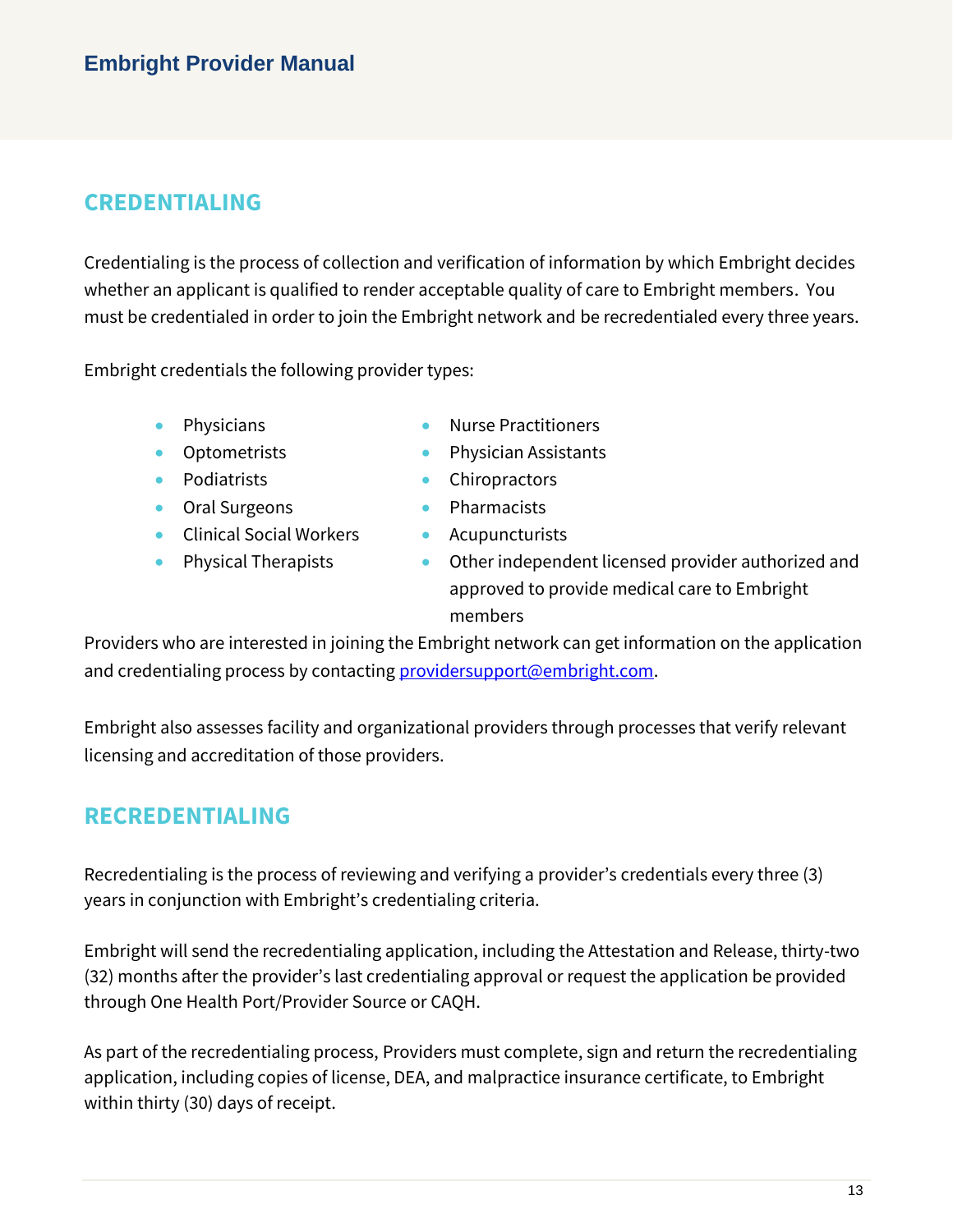If the application is not received within thirty (30) days, a follow up phone call and second request will be sent out thirty (30) calendar days after the first request. The Chief Medical Officer will send out a third request if the application is not received within fifteen (15) calendar days of the second request. This letter will notify the provider that the Credentialing Committee will review his/her file at the next Credentialing Committee meeting and may recommend termination as non-responsive.

Exceptions to this include active military assignment, maternity/paternity leave or sabbatical.

#### **PROVIDER RIGHTS IN CREDENTIALING**

#### • **Right to Review Information**

You have the right to review information obtained by Embright in support of their personal credentialing and recredentialing application. This information is limited to public information and does not include information protected by state or federal law.

#### • **Right to Notification and Correction of Information**

You will be notified, in writing, via certified mail within 10 business days in the event that credentialing information obtained from other sources varies substantially from that provided by the provider. The mailing envelope will be stamped "Confidential." Physicians of Southwest Washington (PSW) has been delegated to conduct credentialing and recredentialing processes on behalf of Embright.

You will be allowed up to 30 business days after the notice is sent to correct erroneous information. All responses must be mailed directed to:

Physicians of Southwest Washington (PSW) Attn: Credentialing Department 319 Seventh Ave SE, Suite 201 Olympia, WA 98501

The credentialing department will document and initial on the licensed provider profile, for each element impacted, that the provider corrected the information.

#### • **Right to Know Status of Application**

You have the right, upon request, to be informed of the status of the credentialing or recredentialing application. You will be provided information on when the application was received, what step in the process the application is in and an estimated date for completion and submission for review by the Credentialing Committee. Questions can be directed in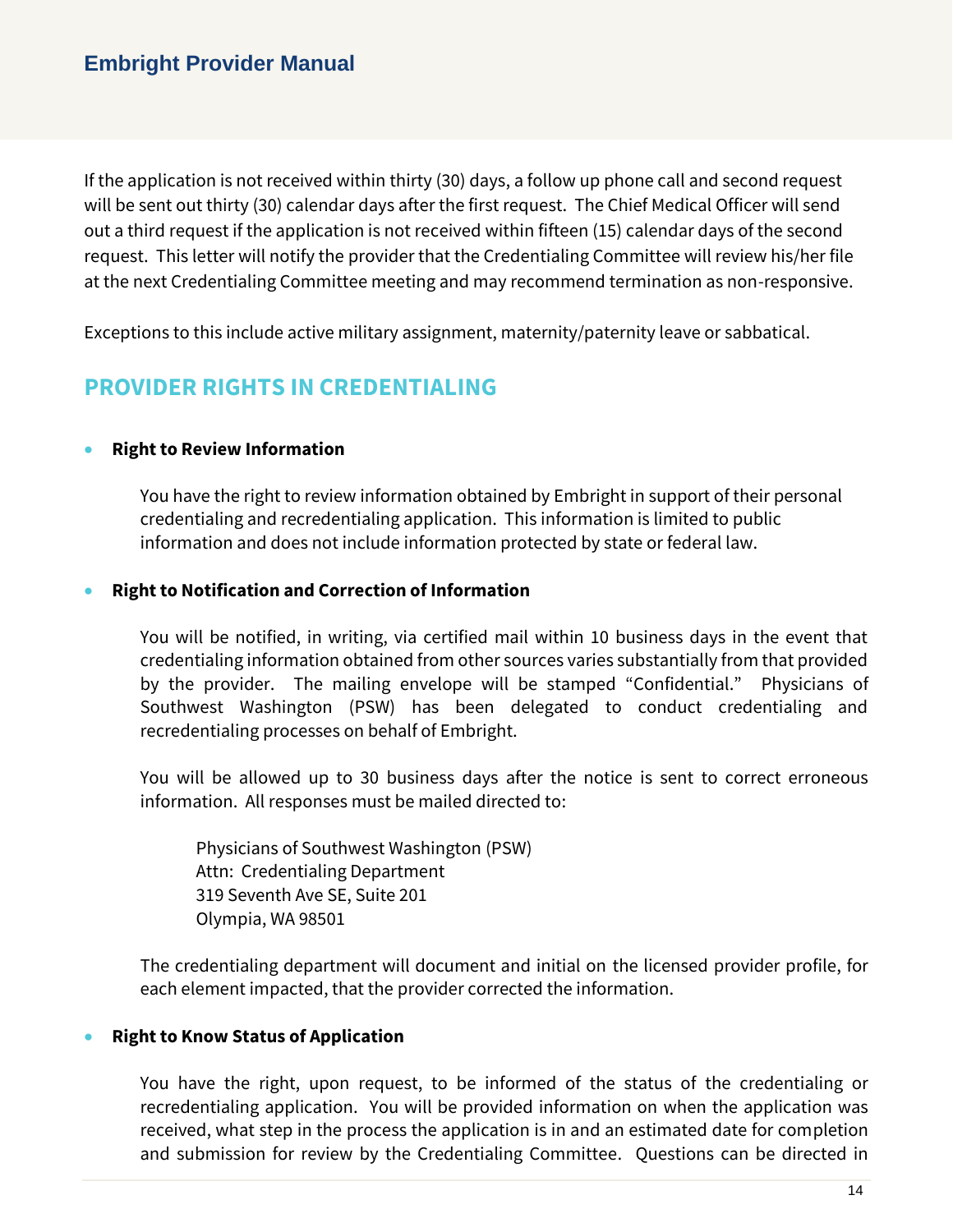writing to [providersupport@embright.com](mailto:providersupport@embright.com) or by calling (206) 677-8133. Embright will respond to all requests in writing. You are notified of this right in the cover letter contained in the provider credentialing and recredentialing packet.

## **DEMOGRAPHIC PROVIDER CHANGES**

All providers must give notice to Embright of any provider changes including, but not limited to:

| Address change            | Changes to licensure resulting in loss, suspension, restriction, |  |  |  |
|---------------------------|------------------------------------------------------------------|--|--|--|
|                           | or material limitation                                           |  |  |  |
| Ownership change          | Changes to clinical privileges at any hospital                   |  |  |  |
| Tax ID change             | Chiropractors                                                    |  |  |  |
| Additions                 | Change to any malpractice action filed against or decided        |  |  |  |
|                           | adversely to provider                                            |  |  |  |
| <b>Terminations</b>       | Federal or state sanction                                        |  |  |  |
| Practice closed to new    | Other independent licensed provider approved to provide          |  |  |  |
| patients                  | medical care to Embright members                                 |  |  |  |
| Medical group affiliation | Language spoken                                                  |  |  |  |

Provider and provider group changes should be reported to Embright by completing a Provider Change Form available at provider.Embright.com and then emailing it to providersupport@embright.com.

Providers agree to notify Embright at least 180 days in advance of termination from, or leaving a practice. This provides Embright adequate time to assist members in identifying a new provider or support transition of care.

# **2. MEMBER ELIGIBILITY**

Payment for services rendered is based on the member's enrollment status and coverage selected. Provider has the responsibility to verify member eligibility each time the member presents to the office for services and prior to rendering care. Possession of an ID card does not mean a member is eligible for services.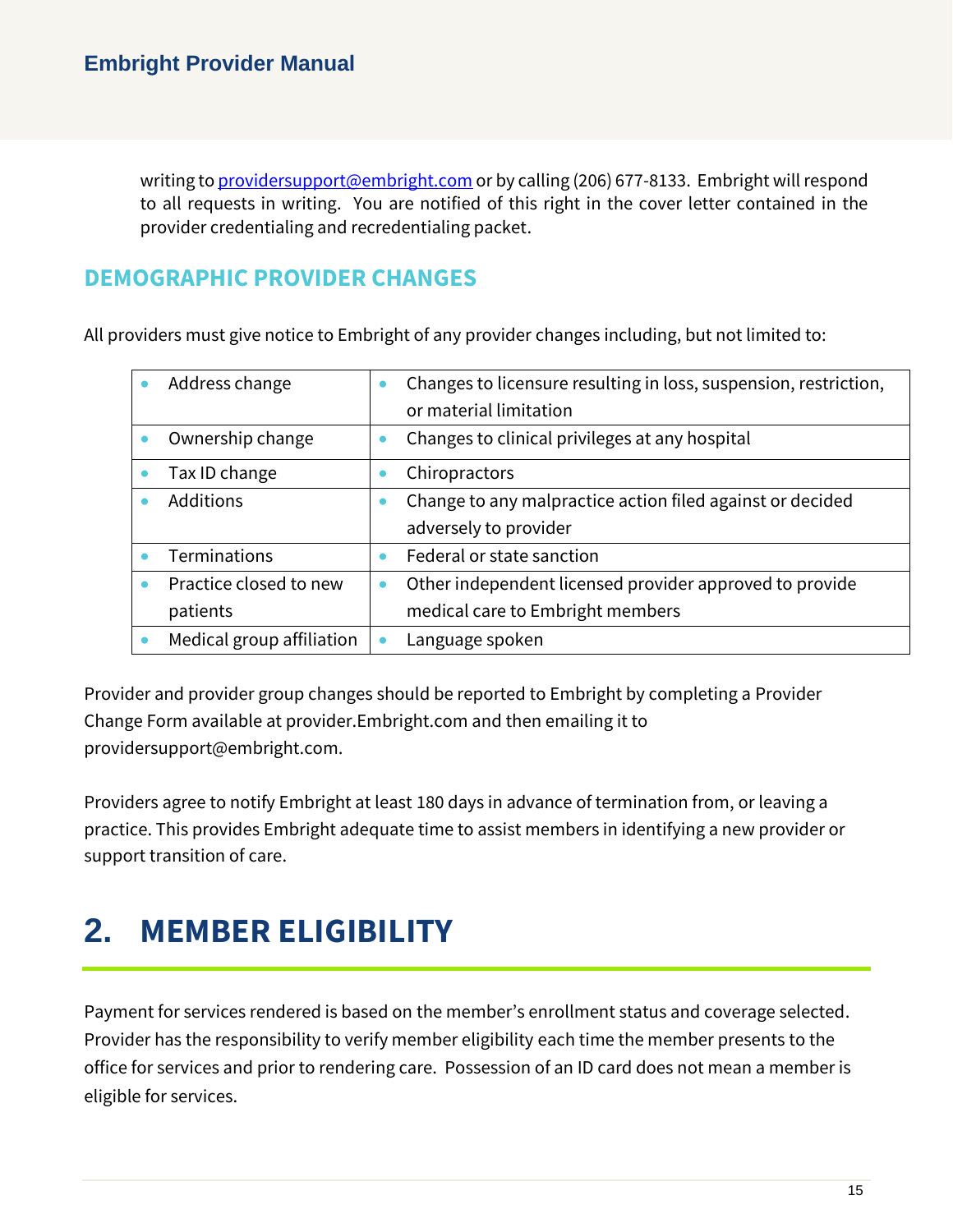Provider must contact the payer or TPA listed on the back of the member's ID card directly to obtain member eligibility.

Embright will provide monthly member eligibility listing to participating providers.

# **3. CLAIMS SUBMISSION**

Embright works with a variety of payers and TPAs in the region and these payers process and manage claims on the behalf of their employer and government clients.

For information on claims submission, please contact the relevant payer provided on the back of the member's ID card.

# **4. CARE MANAGEMENT**

## **CARE MANAGEMENT EVENT**

Care management (CM) is available to members who are:

- Struggling to navigate the healthcare system
- Experiencing difficulties managing their complex health needs
- Have an excess or inappropriate use of healthcare services, e.g. high ER utilization
- In need of supportive follow-up from clinical event
- In need of resource identification

## **CONTINUITY OF CARE**

• **Discharge planning** – is a process that begins with an early assessment of the member's potential discharge care needs in order to facilitate transition from the acute setting to the next level of care. Embright's care management team will collaborate with inpatient case managers to ensure smooth discharge transition.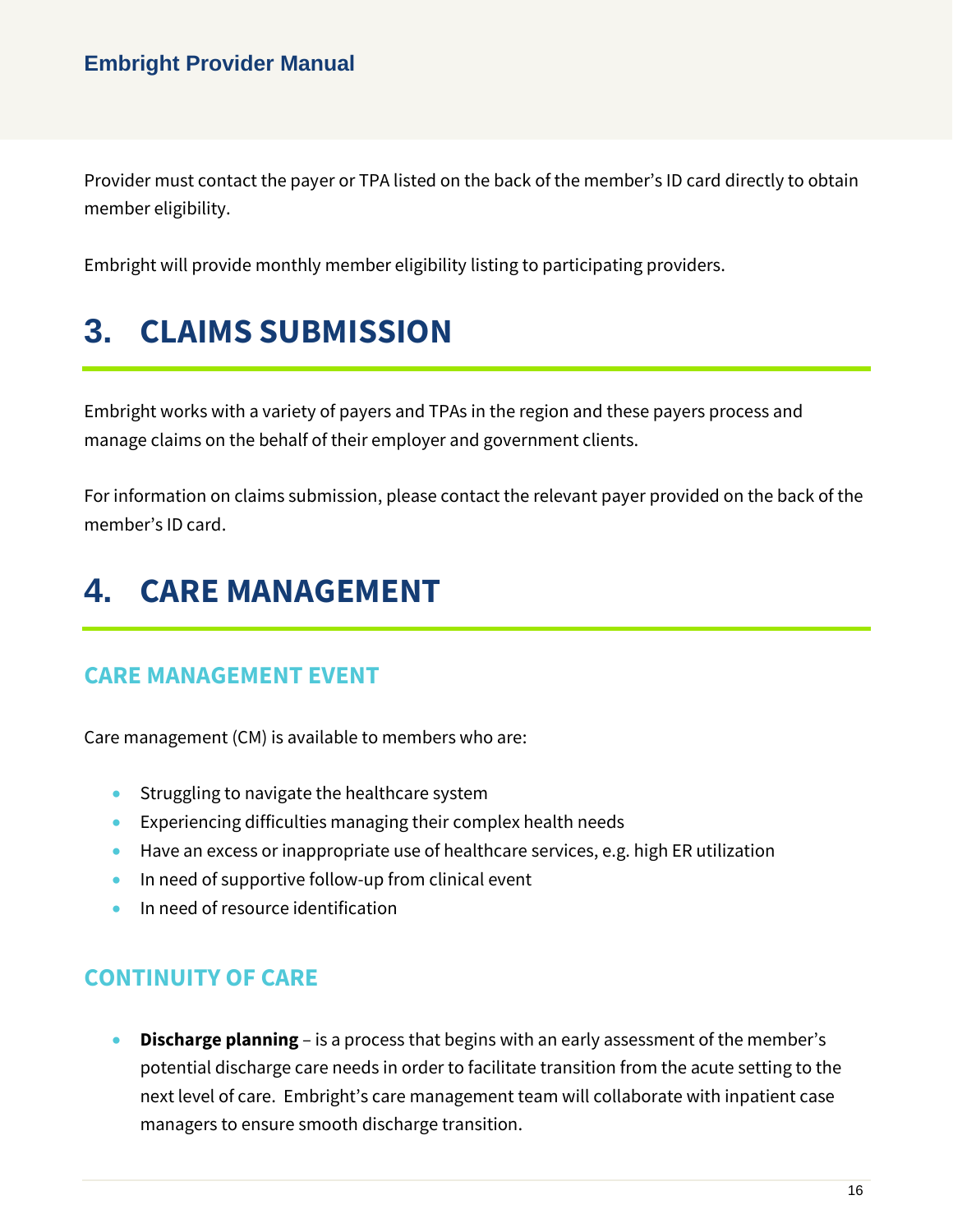- **Transition of care** –Care managers can provide transition of care outreach and assess for ongoing post-hospitalization needs.
- **Ongoing care management** For individuals enrolled in care management, continuous member monitoring, outreach, and engagement is provided to support the plan of care and optimize clinical outcomes regardless of member disposition.

# **CARE MANAGER RESPONSIBILITIES**

Care managers engage appropriate internal, external stakeholders and community-based resources to support the member's needs. They wear multiple hats – from patient advocate to care team collaborator, care plan creator, and patient and family educator. Additionally, the care manager:

- Works with provider to support and optimize the plan of care
- Loops information back to provider through an electronic health record (EHR)
- Participates in case reviews
- Escalates urgent concerns for early intervention and follow-up

#### **BENEFITS OF CARE MANAGEMENT**

- Improved clinical outcomes
- Reduced use of high-cost acute care services
- Reduce duplicative tests and procedures
- Higher member and provider satisfaction

#### **HOW TO ACCESS**

The care management team can be contacted via email at *ICM@Embright.com* or by calling 206-822-6119.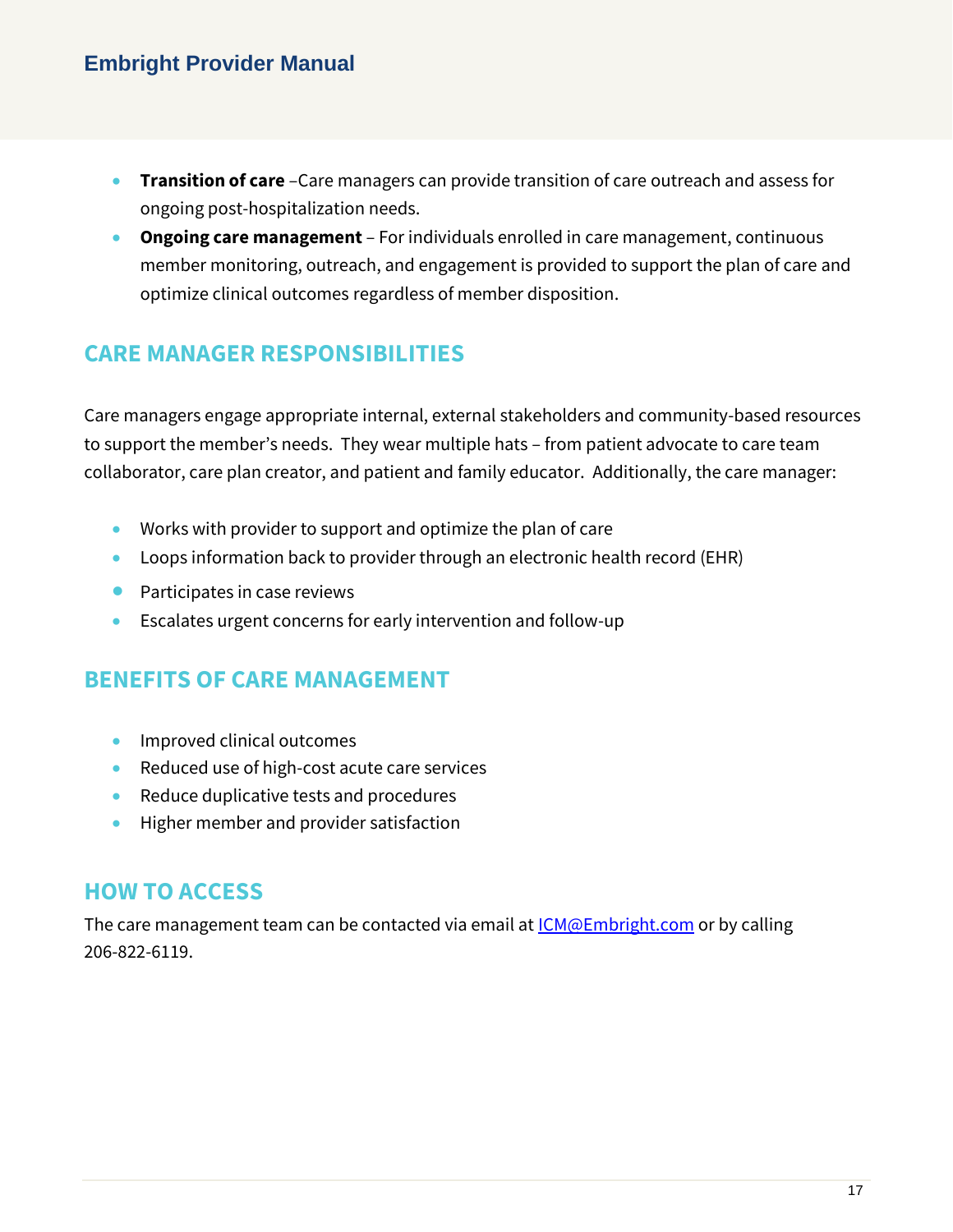# **5. MEMBER EXPERIENCE**

Embright aims to offer members a differentiated experience that is accessible, anticipatory and intuitive. A key component of this will be engaging members to help them effectively navigate and better understand options available to them in today's complex and fragmented healthcare system. To accomplish this, Embright will be providing members with online resources and access to health guides to address their questions. The phone number members can call will be located on the back of the member ID card.

## **Member and Balance Billing Protection Act (BBPA)**

Washington state law protects patients from balance billing or surprise billing. Please refer to the Washington State Office of the Insurance Commissioner webpage, [Surprise billing and the Balance](https://www.insurance.wa.gov/surprise-billing-and-balance-billing-protection-act)  [Billing Protection Act | Washington state Office of the Insurance Commissioner,](https://www.insurance.wa.gov/surprise-billing-and-balance-billing-protection-act) for more information on "Surprise billing and the Balance billing Protection Act".

A provider must not bill a member for any services until the provider has completed all requirements, including the conditions of payment (i.e. prior authorization, payer authorized referral), and until the provider has fully informed the member of his or her covered options.

# **6. QUALITY AND PERFORMANCE IMPROVEMENT**

## **Quality Improvement**

Embright has a number of routine and targeted initiatives focused on improving healthcare cost, quality and the member experience. Providers are expected to participate in, and cooperate with, these programs and can provide valuable insight as partners and leaders in improving quality. Provider performance data such as measures from the Healthcare Effectiveness Data Information Set (HEDIS) is used in these programs and providers and providers agree to allow Embright to use this data for quality improvement programs.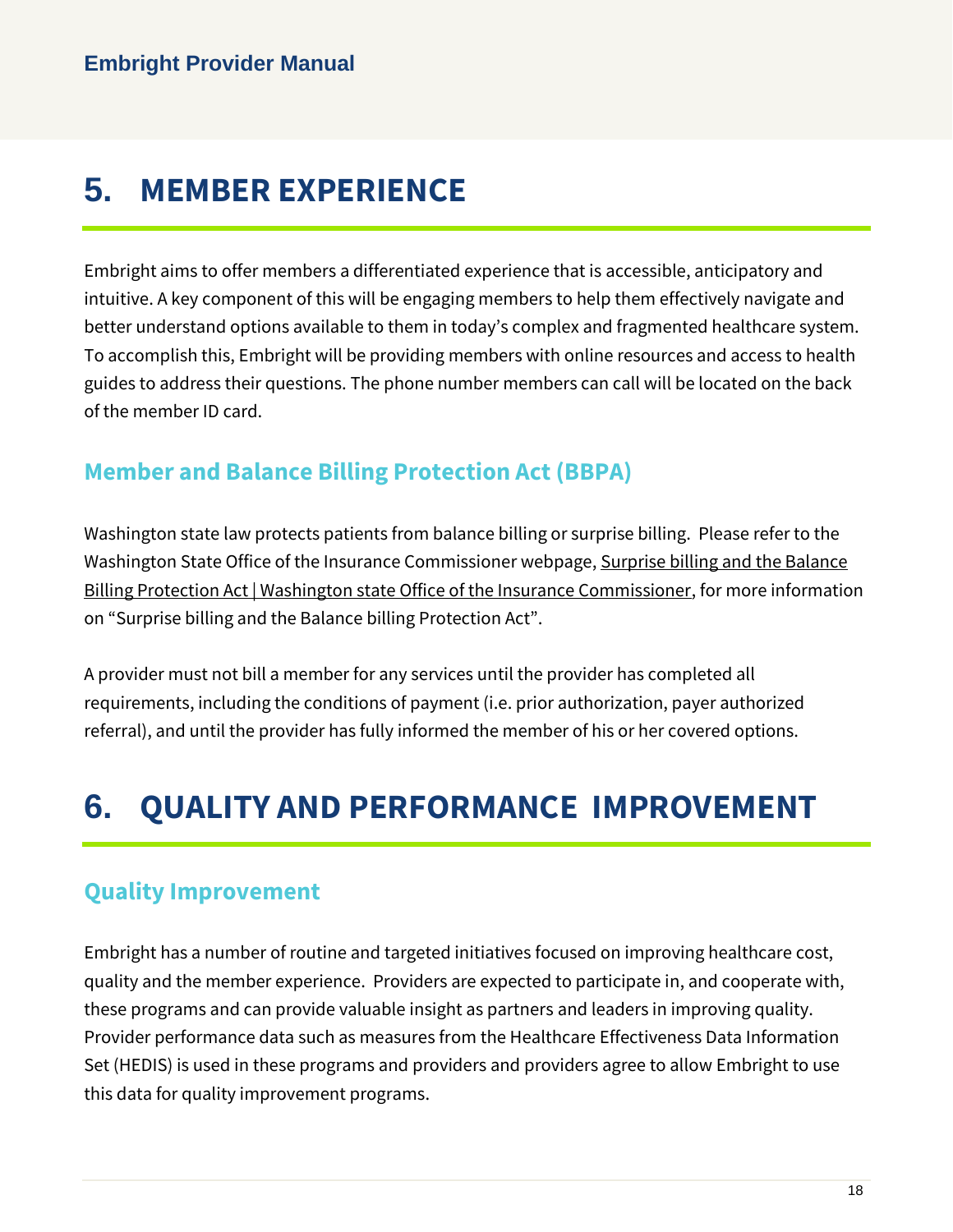## **Performance Improvement Program**

Embright's performance improvement consists of the following standards:

- Physician-led multi-disciplinary teams
- Core measures to create focus on acceleration of the critical few
- Data-driven actionable insights
- Tactics cascade through network
- Ongoing measurement/iteration

#### **Core Measures**

Embright has developed a set of measures (see below) that will be prioritized in the setting of performance targets across Embright contracts. There will be some variation in the actual measures and performance targets in place across contracts, but Embright intends to prioritize the core measures to the extent possible to allow providers to focus on a consistent and manageable set of objectives.

| <b>NCQA</b>                                                |                                                                                                              |                                                                                                                                                                                                                          |  |  |  |
|------------------------------------------------------------|--------------------------------------------------------------------------------------------------------------|--------------------------------------------------------------------------------------------------------------------------------------------------------------------------------------------------------------------------|--|--|--|
| <b>Measure Name</b>                                        | <b>Eligible</b>                                                                                              | <b>Denominator</b>                                                                                                                                                                                                       |  |  |  |
| Comprehensive Diabetes Care -<br>HbA1c                     | Members 18-75 years of age with<br>diabetes (Type 1 and Type 2) during<br>the measurement year or prior year | Most recent A1c lab test in the measurement<br>year                                                                                                                                                                      |  |  |  |
| Statin Therapy for Patients with<br>Cardiovascular Disease | Male 21-75 or female 40-75 years of<br>age with clinical atherosclerotic<br>cardiovascular disease (ASCVD)   | 1 moderate or high intensity statin medication<br>fill within the measurement year                                                                                                                                       |  |  |  |
| <b>Colorectal Cancer Screening</b>                         | Members 50-75 years of age who had<br>appropriate screening of colorectal<br>cancer                          | gFOBT or iFOBT - within measurement year<br>FIT DNA - within the last 3 years<br>Flexible Sigmoidoscopy - within the last 5 years<br>CT Colonography - within the last 5 years<br>Colonoscopy - within the last 10 years |  |  |  |
| <b>Breast Cancer Screening</b>                             | Women 50-74 years of age who had<br>at least one mammogram in the past<br>2 years                            | Mammogram - within the last 2 years                                                                                                                                                                                      |  |  |  |
| <b>Childhood Immunization (CIS10)</b>                      | Children 0-2 years of age who had all<br>the required immunizations                                          | Required immunizations by the second<br>birthday:<br>3 IPV<br>4 DTaP<br>1 MMR<br>3 HiB<br>3 Hepatitis B<br>1 VZV                                                                                                         |  |  |  |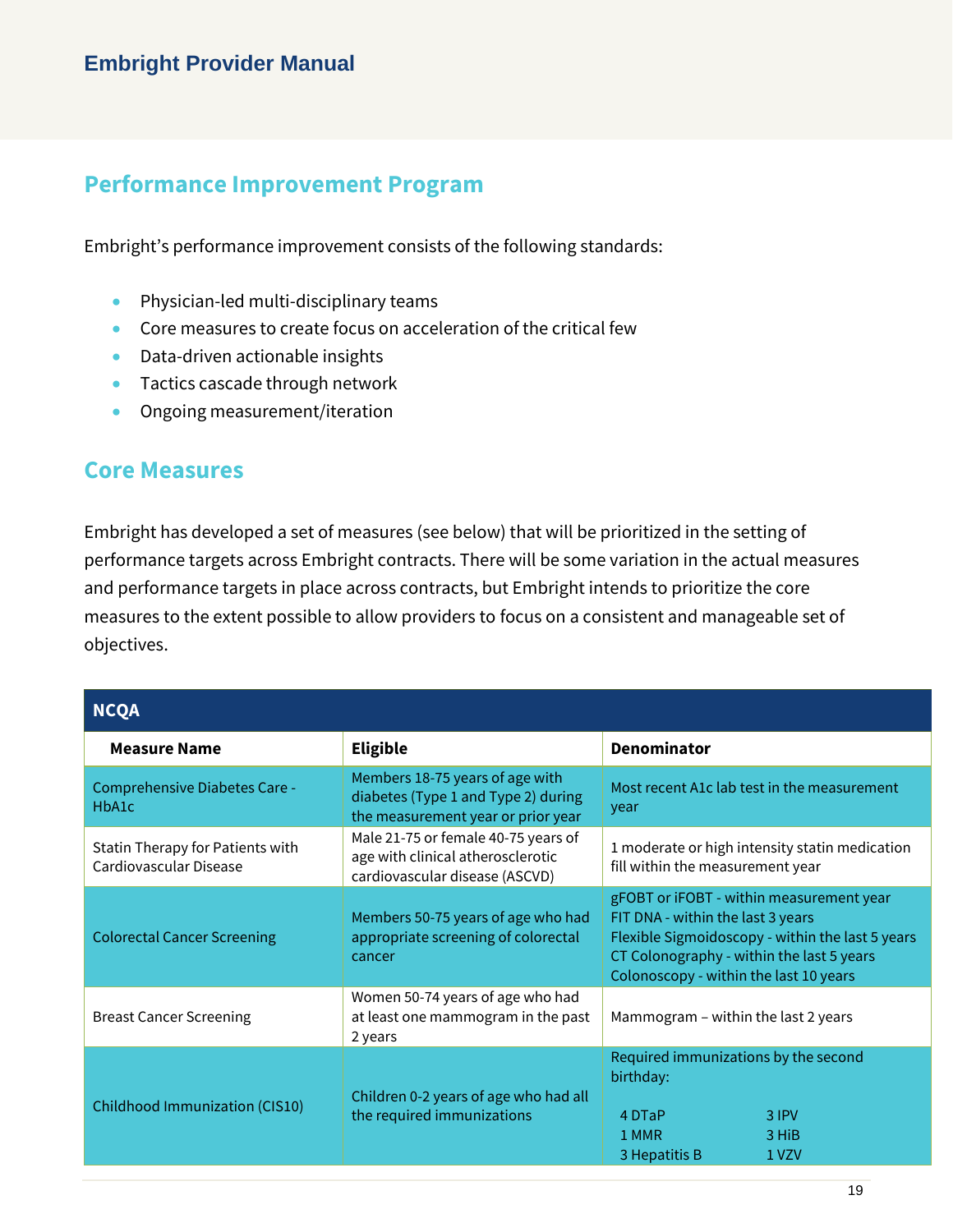|  | 4 PCV<br>2 or 3 RV | 1 Hepatitis A<br>2 Influenza |  |
|--|--------------------|------------------------------|--|
|--|--------------------|------------------------------|--|

Other measures that may be included in value-based agreements include but are not limited to :

| <b>ACCESS</b>                              | <b>UTILIZATION</b>        | <b>APPROPRIATENESS</b>   | <b>EXPERIENCE</b>              |
|--------------------------------------------|---------------------------|--------------------------|--------------------------------|
| <b>Access to Primary Care</b><br>(TTA/3NA) | All-Case Readmission Rate | Follow Bree Hip/Knee TJR | NPS Score by<br>Org/Clinic/Doc |
| Access to Specialty Care<br>(TTA/3NA)      | ER Visits/1000 Members    |                          |                                |

## **Reporting and Analytics**

Embright will be developing and sharing various reports with provider organizations periodically to track performance against contractual targets and identify performance improvement opportunities relating to cost, quality, and the member experience.

Embright has partnered with a healthcare technology company called Innovaccer to aggregate, analyze and share healthcare data across the network. Sample dashboards from Innovaccer are displayed below.

• **Contract Performance** – used by Embright to support population health management of enrolled members . This can also be shared with providers, purchasers or payers.

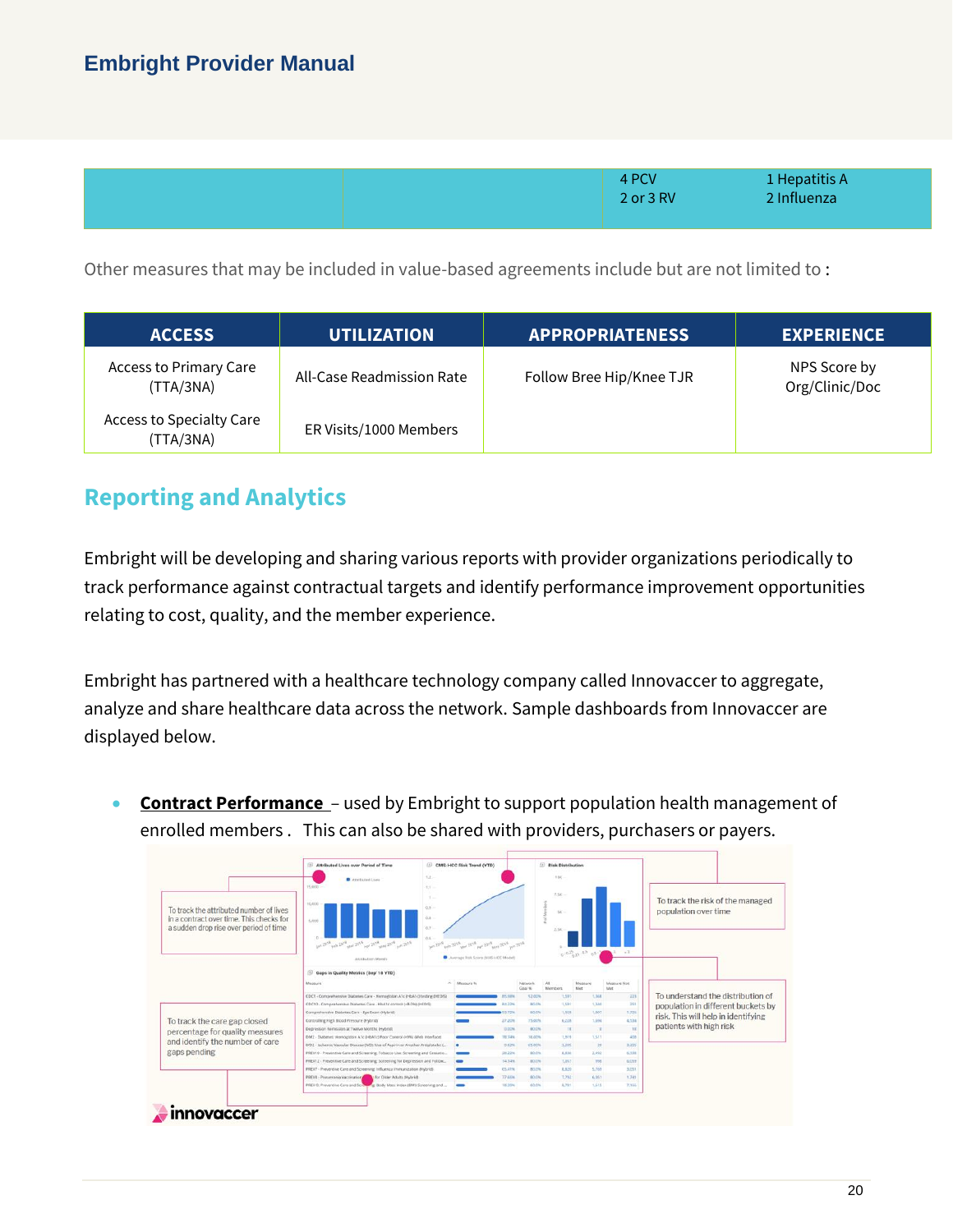• **Provider Snapshot** – this view allows for data to be displayed from a macro level down to specific providers. The value is that specific opportunities can be identified across the entire network and communicated directly to the treating physician.

| To track the number of<br><b>Measures Applicable</b> | HMO<br># of Measures Applicable<br>10<br>▴                          |                  |             |               |                 | <b>PPO</b><br># of Measures Applicable<br>10 | To track the number of<br>Measures Applicable |  |
|------------------------------------------------------|---------------------------------------------------------------------|------------------|-------------|---------------|-----------------|----------------------------------------------|-----------------------------------------------|--|
|                                                      | G Gaps in Quality Metrics (Jul' 18 Rolling)<br>PPO<br>A.<br>Messure |                  |             |               |                 |                                              |                                               |  |
|                                                      |                                                                     | Measure<br>Value | <b>Goal</b> | % of Goal Mat | Notwork Average | # Gap to Goal                                | Care Gap                                      |  |
|                                                      | ET APPROPRIATE TREATMENT CHILD WITH URL                             | 81,65%           | 81.74%      | 100.00%       | 85.68%          |                                              |                                               |  |
|                                                      | ET AVOID ANTEROTICS FOR AQU'IE BRONOHITES                           | 73,67%           | 08.56%      | 100.00%       | 23.62%          | ò                                            | Ш                                             |  |
|                                                      | ET BREAST CANCER SCREENING                                          | 71,65%           | 6837K       | 100.00%       | 7042%           | $\alpha$                                     | 301                                           |  |
| To track the care gap closed                         | ET CERVICAL CANCER SCREENING                                        | 61.67%           | 75.64%      | 31,54%        | \$1,38%         | 7411                                         | 670                                           |  |
| percentage for quality                               | ET CHILDI OCO IMAUNIZATION (MMR)                                    | 66,95%           | 100.10      | 73.37%        | 66955           | 18                                           | 17                                            |  |
| measures and identify the                            | ET COLORECTAL CANCER SCREENING                                      | 41.776           | 1504t       | 万政            | 41.44%          | 248                                          | <b>Light</b>                                  |  |
| number of care gaps                                  | ET DIABETES HBATC LESS THAN 8                                       | 44.03%           | 51.32%      | 85726         | 4568%           | 15                                           | 312                                           |  |
| pending                                              | ET DIAIKTESHIKATC TESTING                                           | ALTIV.           | 03.67%      | <b>UZ BEL</b> | <b>RACITA</b>   | 13 <sup>2</sup>                              | 10                                            |  |
|                                                      | ET INVIGING IN UNCOMPLICATED LOW BACK FAINT                         | 83,15%           | (4.55%)     | 100.00%       | 82.75%          |                                              | n                                             |  |
|                                                      | ET TESTING FOR PHARYNOTTS 2 TO 18 YEARS                             | 77.02%           | U2 473, 1   | 832%          | 77.00%          | 16                                           | 22                                            |  |

• **Opportunity** – provides additional drill down information on current performance metrics and helps identify potential opportunities for future areas of focus.

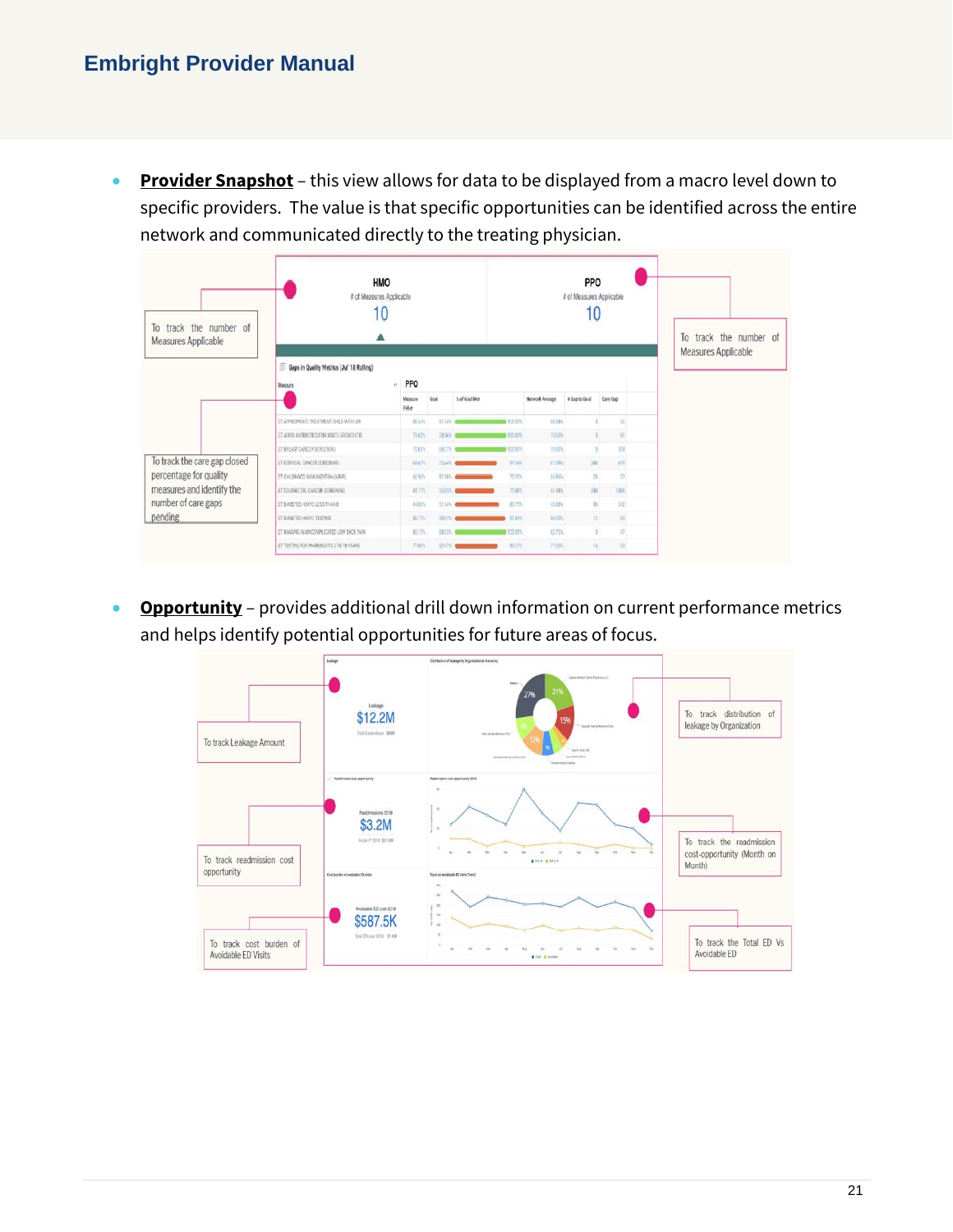# **7. COMPLIANCE**

## **Non-Discrimination**

Federal and state laws prohibit unlawful discrimination in the treatment of patients on the basis of a number of factors. These include: Race, Ethnicity, Gender, Creed, Ancestry, Lawful occupation, Age, Religion, Marital status, Sex, Sexual orientation, Gender identity, Mental or physical disability, Medical history, Color, National origin, Place of residence, Health status, Claims experience, Evidence of insurability (including conditions arising out of acts of domestic violence), Genetic information, Source of payment for services, or cost or extent of Provider Services required.

All participating physicians should have a documented policy regarding nondiscrimination. All participating providers or health care professionals may also have accommodation obligations under the federal Americans with Disabilities Act. The Act requires that they provide physical access to their offices and reasonable accommodations for patients and employees with disabilities. There are additional requirements for physicians or health care professionals that are covered entities under the Section 1557 Nondiscrimination in Health Programs and Activities Final Rule. They are required to provide access to medical services, including diagnostic services, to an individual with a disability. Participating physicians or health care professionals may use different types of accessible medical diagnostic equipment. Or ensure they have enough staff to help transfer the patient, as may be needed, to comply.

## **Medical Records Standards**

Participating providers are expected to keep medical records and related documentation in a manner that complies with federal, state and accreditor requirements. Embright may elect to audit participate provider records periodically for compliance.

Medical records need to be maintained in an organized and current manner that enables retrieval and use of the records by the provider or other authorized care providers. Medical record maintenance and release must also comply with privacy and security requirements of HIPAA.